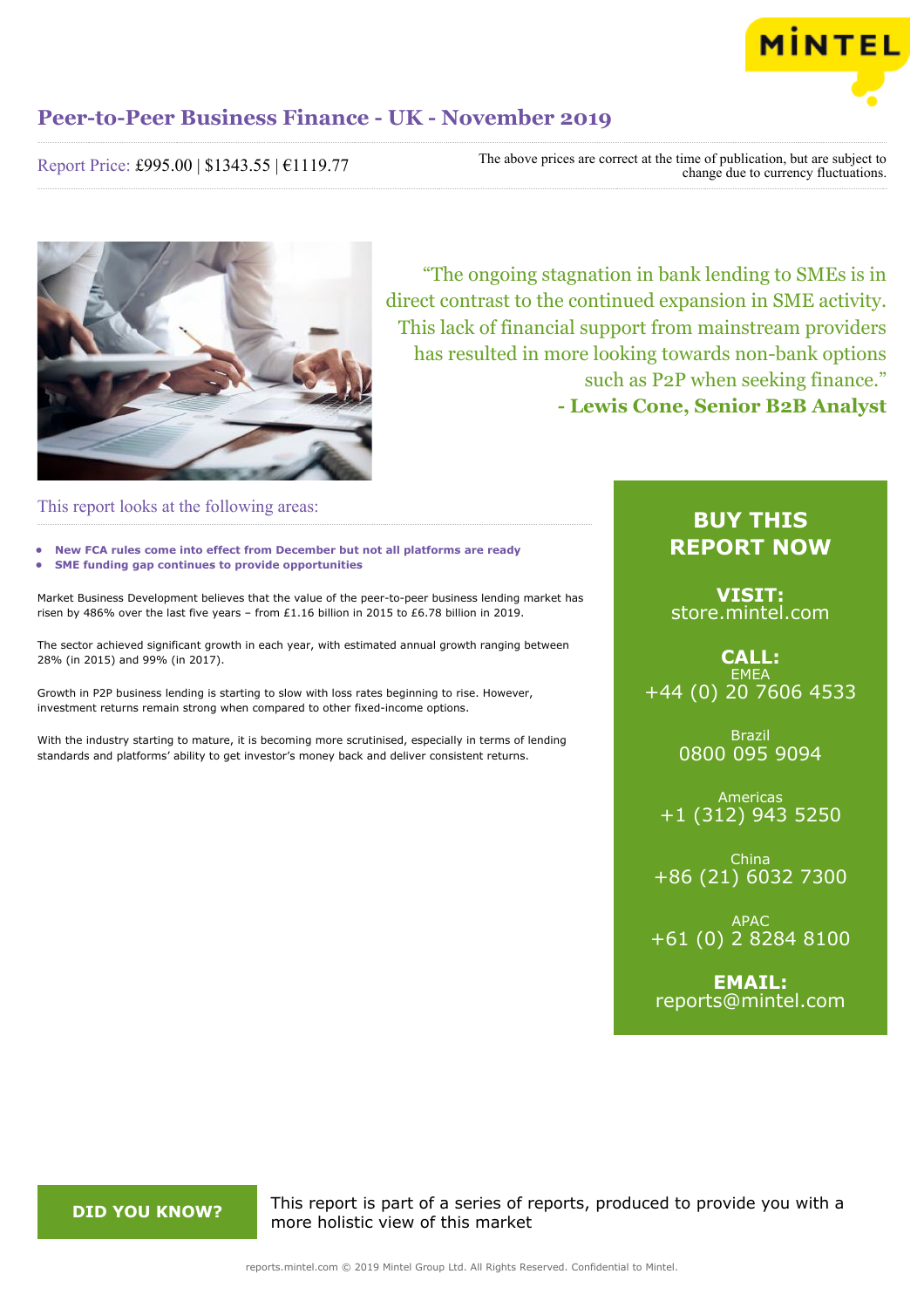

Report Price: £995.00 | \$1343.55 | €1119.77

The above prices are correct at the time of publication, but are subject to change due to currency fluctuations.

### **Table of Contents**

|                                    | <b>Overview</b>                                                                                                                               |  |
|------------------------------------|-----------------------------------------------------------------------------------------------------------------------------------------------|--|
|                                    | What you need to know                                                                                                                         |  |
|                                    | Covered in this Report                                                                                                                        |  |
|                                    | <b>Executive Summary</b>                                                                                                                      |  |
|                                    | The market                                                                                                                                    |  |
|                                    | Market lending reaches record high in 2019 but growth is set to slow<br>Figure 1: P2P business lending, 2015-19, by market value, (£ million) |  |
|                                    | Property and construction receive most P2P funds<br>Figure 2: P2P business lending, 2019, largest six sectors, (£ million)                    |  |
|                                    | P2P loans most commonly directed towards the South East                                                                                       |  |
|                                    | Figure 3: P2P business lending, 2019, largest six regions, (£ million)                                                                        |  |
|                                    | P2P business lending to rise by 98% to 2024<br>Figure 4: P2P business lending forecast, 2020-24, by market value, (£ million)                 |  |
|                                    | Companies and brands                                                                                                                          |  |
|                                    | What we think                                                                                                                                 |  |
|                                    | <b>Issues and Insights</b>                                                                                                                    |  |
|                                    | New FCA rules come into effect from December but not all platforms are ready                                                                  |  |
|                                    | The facts                                                                                                                                     |  |
|                                    | The implications                                                                                                                              |  |
|                                    | SME funding gap continues to provide opportunities                                                                                            |  |
|                                    | The facts                                                                                                                                     |  |
|                                    | The implications                                                                                                                              |  |
| The Market - What You Need to Know |                                                                                                                                               |  |
|                                    | Market lending reaches record high in 2019 but growth set to slow                                                                             |  |
|                                    | Lending by sector                                                                                                                             |  |
|                                    | P2P business lending to rise by 98% to 2024                                                                                                   |  |
| <b>Market Size</b>                 |                                                                                                                                               |  |
|                                    | Market lending reaches record high in 2019<br>Figure 5: P2P business lending, 2015-19, by market value, (£ million)                           |  |
| <b>Market Segmentation</b>         |                                                                                                                                               |  |
|                                    | Lending by sector                                                                                                                             |  |
|                                    | Figure 6: P2P business lending, 2019, by sector, (% of total lending)                                                                         |  |
|                                    | Lending by region<br>Figure 7: P2P business lending, 2019, by region, (£ million)                                                             |  |

**Market Forecast**

# BUY THIS REPORT NOW

**VISIT:** [store.mintel.com](/reports.mintel.com//display/store/920204/) **CALL:** EMEA +44 (0) 20 7606 4533 | Brazil 0800 095 9094 Americas +1 (312) 943 5250 China +86 (21) 6032 7300 APAC +61 (0) 2 8284 8100 **EMAIL:** [reports@mintel.com](mailto:reports@mintel.com)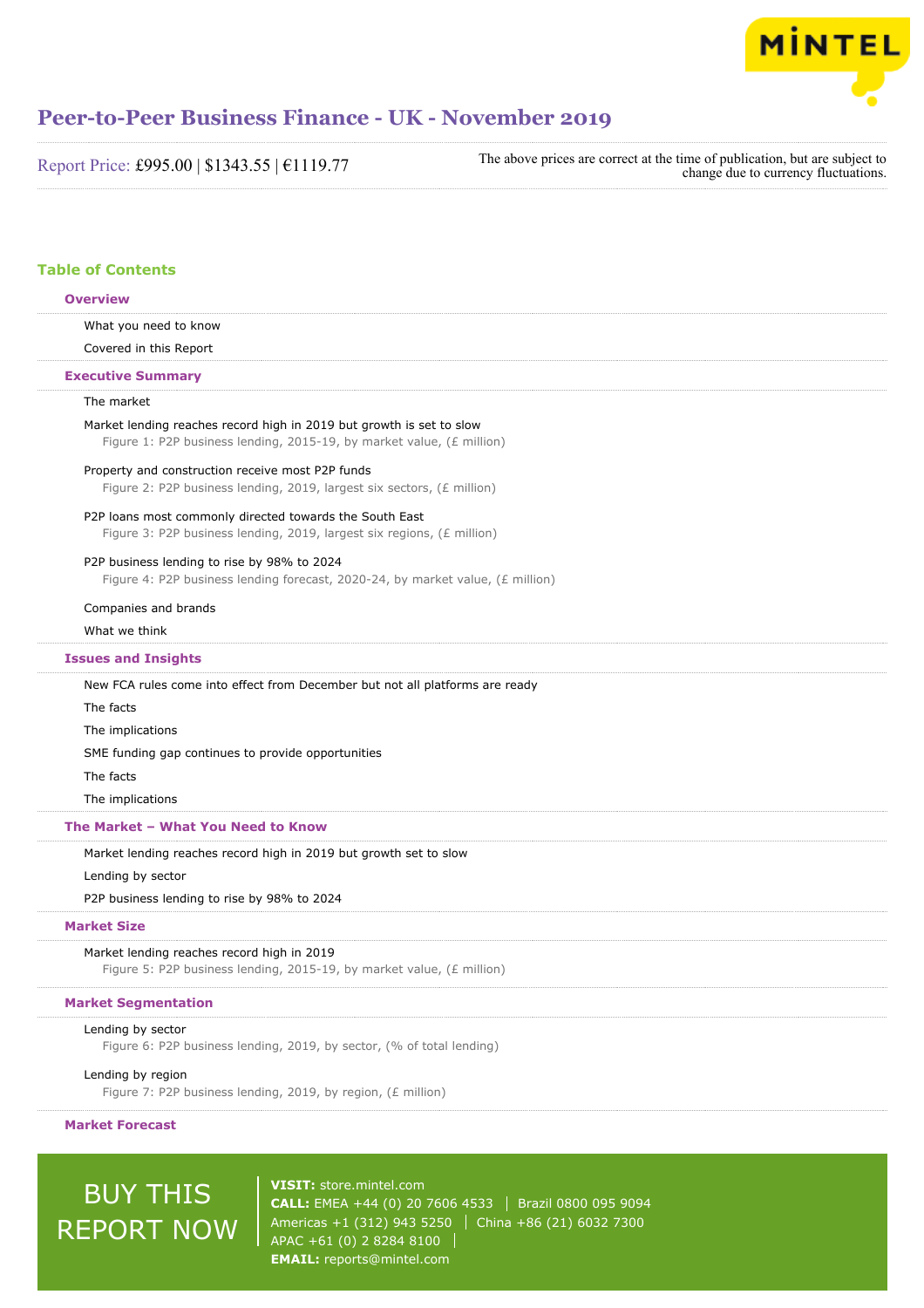

| Report Price: £995.00   \$1343.55   €1119.77 |  |  |
|----------------------------------------------|--|--|
|----------------------------------------------|--|--|

The above prices are correct at the time of publication, but are subject to change due to currency fluctuations.

#### Business lending to rise by 98% to 2024

Figure 8: P2P business lending forecast, 2020-24, by market value, (£ million)

Lower availability of business funding could see P2P account for over a third of all lending by 2030

#### **The Impact of the Economy**

Annual GDP growth falls to six-year low in 2018 and continues to fall in 2019 Figure 9: Annual GDP growth rate, 2015-19\*, (% change)

Bank rate remains at 0.75%

Figure 10: Bank rate, 2008-18, by date of adjustment, (%)

#### **Market Trends**

### Business confidence at an eight-year low as many continue to adopt a 'wait and see' approach

Figure 11: Business confidence index, per half-year, Q4 2008-Q2 2019, (index figure)

#### Credit demand and availability remains in negative territory for small businesses

Figure 12: Availability of corporate credit provided to small businesses in the past three months, Q4 2013-Q3 2019, (net percentage balance)

Figure 13: Demand for corporate lending by small businesses in the past three months, Q4 2013-Q3 2019, (net percentage balance)

#### Average loan amounts rising whilst borrowing rates decline

Younger and services-based businesses most likely to use alternative finance

#### **Market Drivers**

Brexit impasse and the remaining prospect of a 'no-deal' outcome continues to affect lending plans

Industry-led push to promote awareness and simplicity of taking out P2P finance aims to boost market development

#### **Regulation and industry standards**

The Small Business, Enterprise and Employment Act

The Financial Services and Markets Act 2000 (Carrying on Regulated Activities by Way of Business) Order 2001

P2PFA Industry Standards

FCA changes

#### **Companies and Brands – What You Need to Know**

P2P loans now available within a SIPP

Institutional funding becoming a key financing source for several lenders

#### **Industry Structure**

Industry development

P2P loans now available within a SIPP

ThinCats creates data models to help locate most viable business opportunities

#### Lenders working on ways to protect investors against losses

#### Market share

Figure 14: P2P business lenders, cumulative lending and market share, at 30 September 2019, (in £ million and %)

#### **Competitive Strategies**

ArchOver accelerates UK expansion

Institutional funding becoming a key financing source for several lenders

# BUY THIS REPORT NOW

**VISIT:** [store.mintel.com](/reports.mintel.com//display/store/920204/) **CALL:** EMEA +44 (0) 20 7606 4533 Brazil 0800 095 9094 Americas +1 (312) 943 5250 China +86 (21) 6032 7300 APAC +61 (0) 2 8284 8100 **EMAIL:** [reports@mintel.com](mailto:reports@mintel.com)